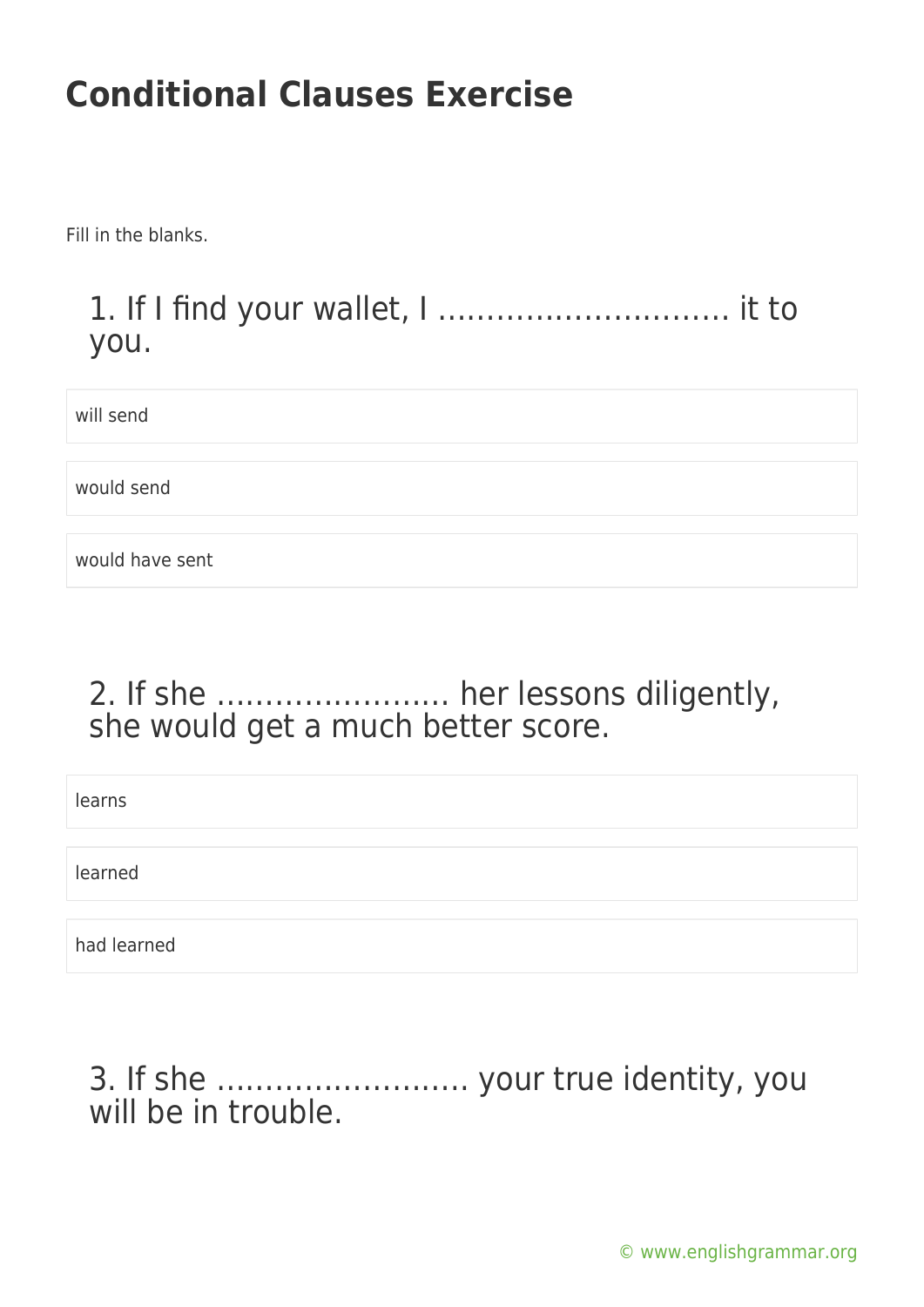discovers

discovered

had discovered

#### 4. If you aren't busy today, we …………………….. for a drive.

can go

could go

could have gone

#### 5. If you don't quit smoking, you ………………………….. cancer.

will have

would have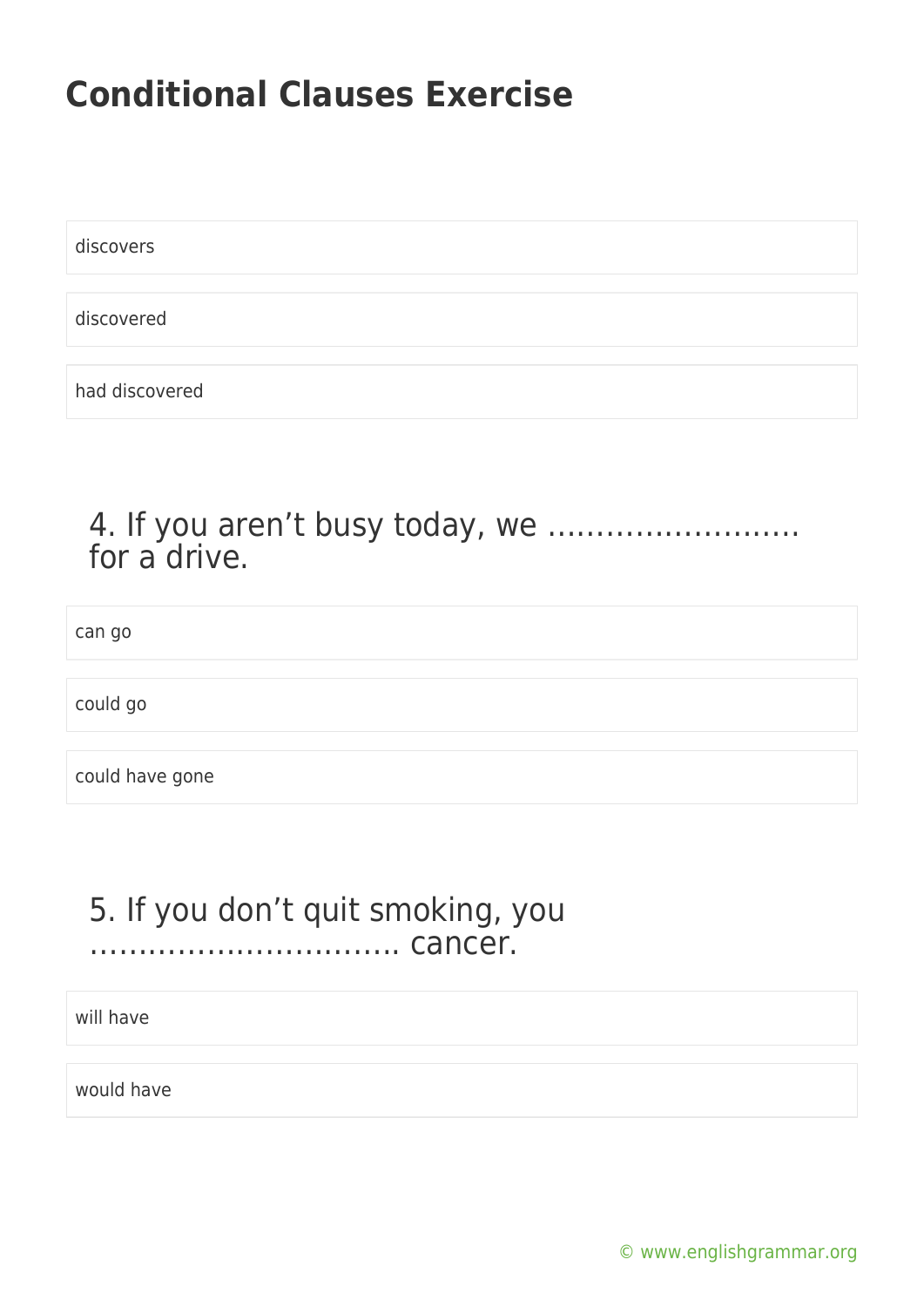have

### 6. If you had sent the money in the morning, she …………………………….. it in the evening.

will receive

would receive

would have received

#### 7. If I had gone to university, I ………………………….. journalism.

will study

would study

would have studied

[© www.englishgrammar.org](https://www.englishgrammar.org/)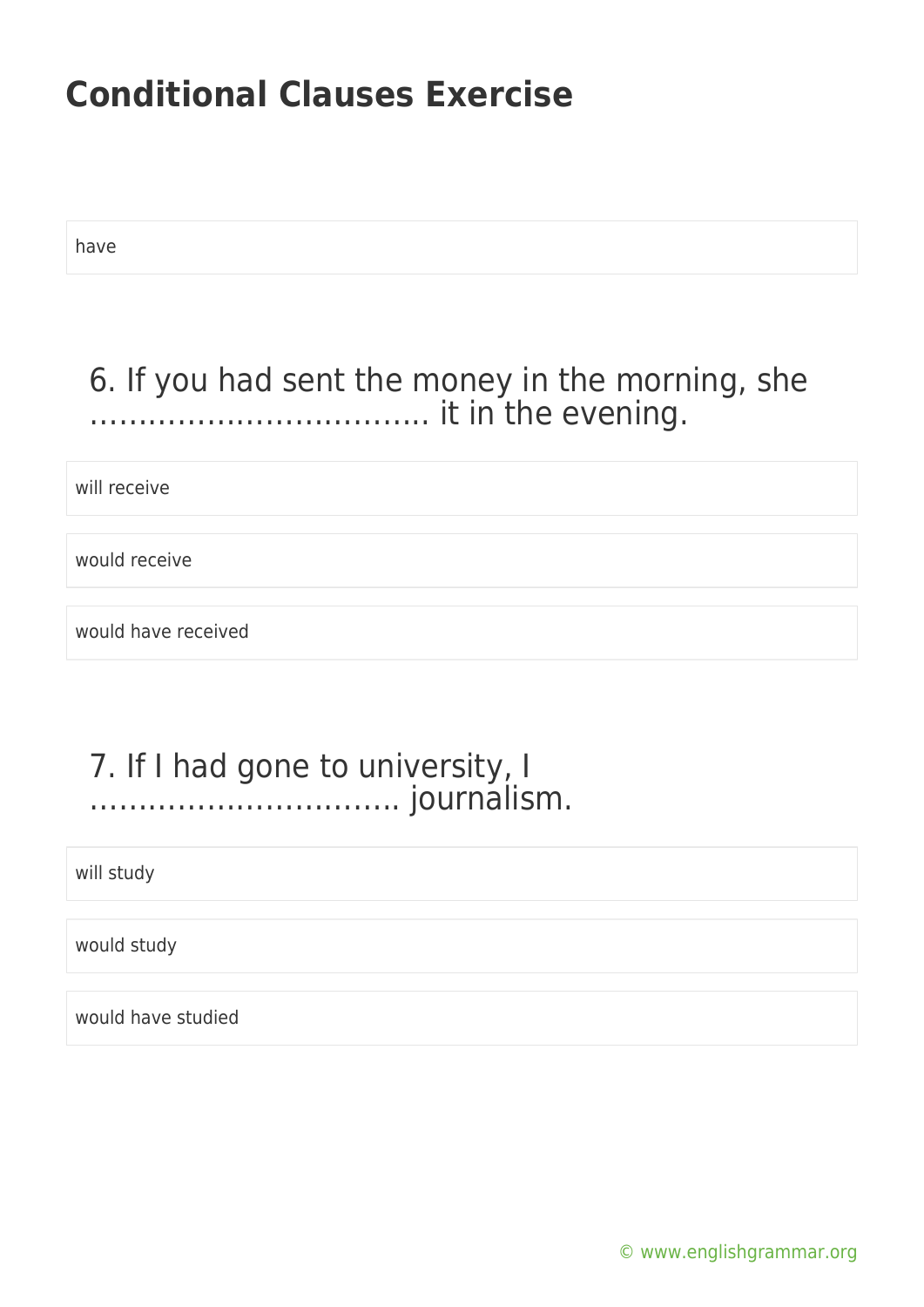### 8. If you had been more careful, you ……………………………… this mistake.

will not make

would not make

would not have made

### 9. If I had heard the forecast, I ………………………….. an umbrella with me.

will carry

would carry

would have carried

### 10. If you started earlier, you …………………………. the bus.

will not miss

[© www.englishgrammar.org](https://www.englishgrammar.org/)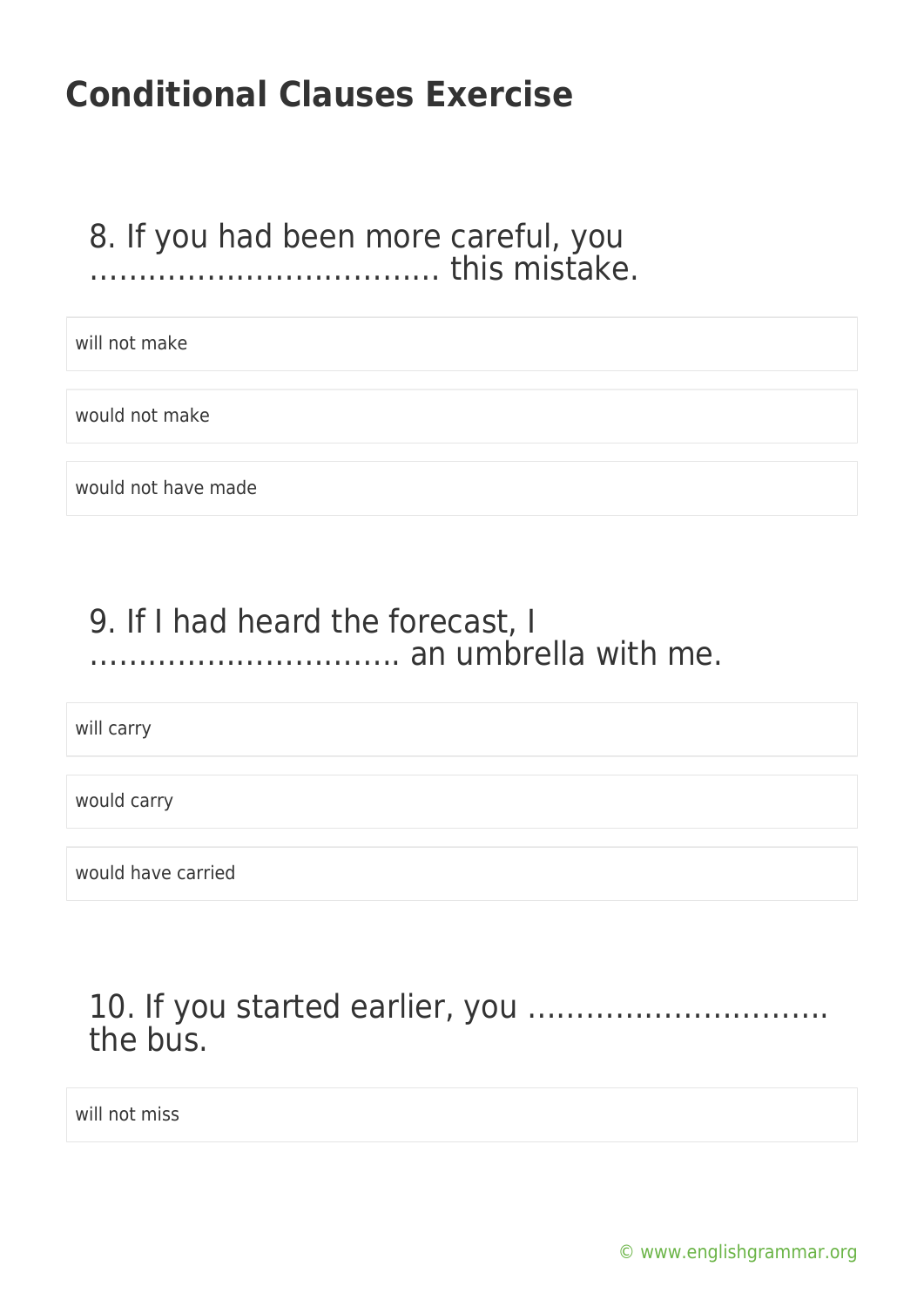would not miss

would not have missed

### 11. If I ……………………….. guests, I will cook something delicious for them.

have had have had

#### 12. If you had waited, you ………………………….. a better offer.

will receive

would receive

would have received